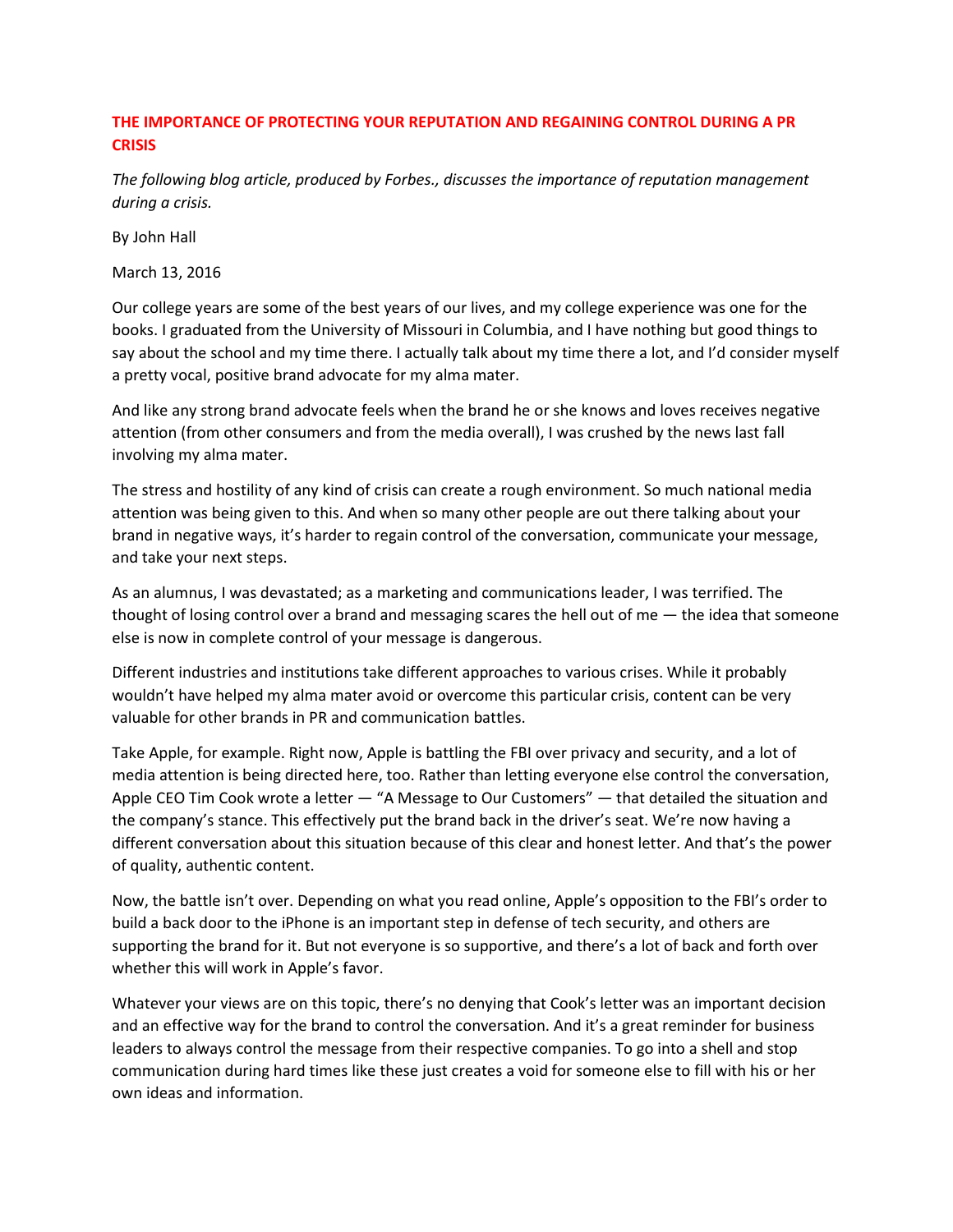Here are three ways to use content to control your messaging and conversation during the hard times:

## **1. Be proactive about your reputation.**

Too often, people wait until it's too late, and they have to crawl their way out of crises. It's a lot easier and more effective to create and manage a positive reputation than it is to run damage control on a tarnished one.

Simple things like consistently creating good content and surrounding yourself and your brand with that content is important, which is why my team and I use company knowledge banks to streamline content creation and stay proactive about our brand. (To create your own, download this customizable knowledge management template.)

When you have so much quality content around your brand, you'll stay top of mind with people who know and trust you as a valuable resource. As a result, negative press is less likely to leave a lasting scar on your reputation because people will have gotten to know you through all of the value you've delivered to them.

## **2. Don't be scared to be authentic and have a voice.**

I will never stop referencing Target CMO Jeff Jones' article, "The Truth Hurts," as one of the best examples of authentic, human content coming from a brand. When Target was under consistent fire and undergoing big changes, many consumers started to lose faith and lose trust in the Target brand.

Target's massive data breach combined with its CEO's departure fueled a major PR crisis, and rather than hiding from it, Jones embraced his own voice and communicated an honest message with authenticity. The content he created to communicate his message humanized the Target brand; it wasn't a canned response to media questions and attacks. It was honest and bold and received a positive response from consumers.

## **3. Create brand advocates and amplifiers through consistency.**

When you experience crisis, it's vital to have an army of brand advocates to help you amplify your message, but to build that army, you have to create and distribute content to them consistently. This is probably the hardest for many companies because it requires consistent commitment, but it's also the most important.

One or two articles here and there aren't enough to build the kind of army of positive brand advocates you need to help overcome a crisis. You have to earn it through consistent content. For example, HubSpot recently dealt with a crazy amount of negative PR over a scandal about an upcoming book involving the company. But because HubSpot so consistently creates content its audience finds valuable, it had the brand advocates and amplifiers to help it quickly overcome much of the backlash from the scandal.

These examples should be wake-up calls to leaders about how quickly things can turn upside down (and how easily others can take control of your message if you let them). Fortunately, we live in a world where we have access to countless outlets and platforms to communicate — but it's up to us to take advantage of them. Begin putting processes in place now to create and distribute content so that when a crisis strikes, you can be prepared to control it.